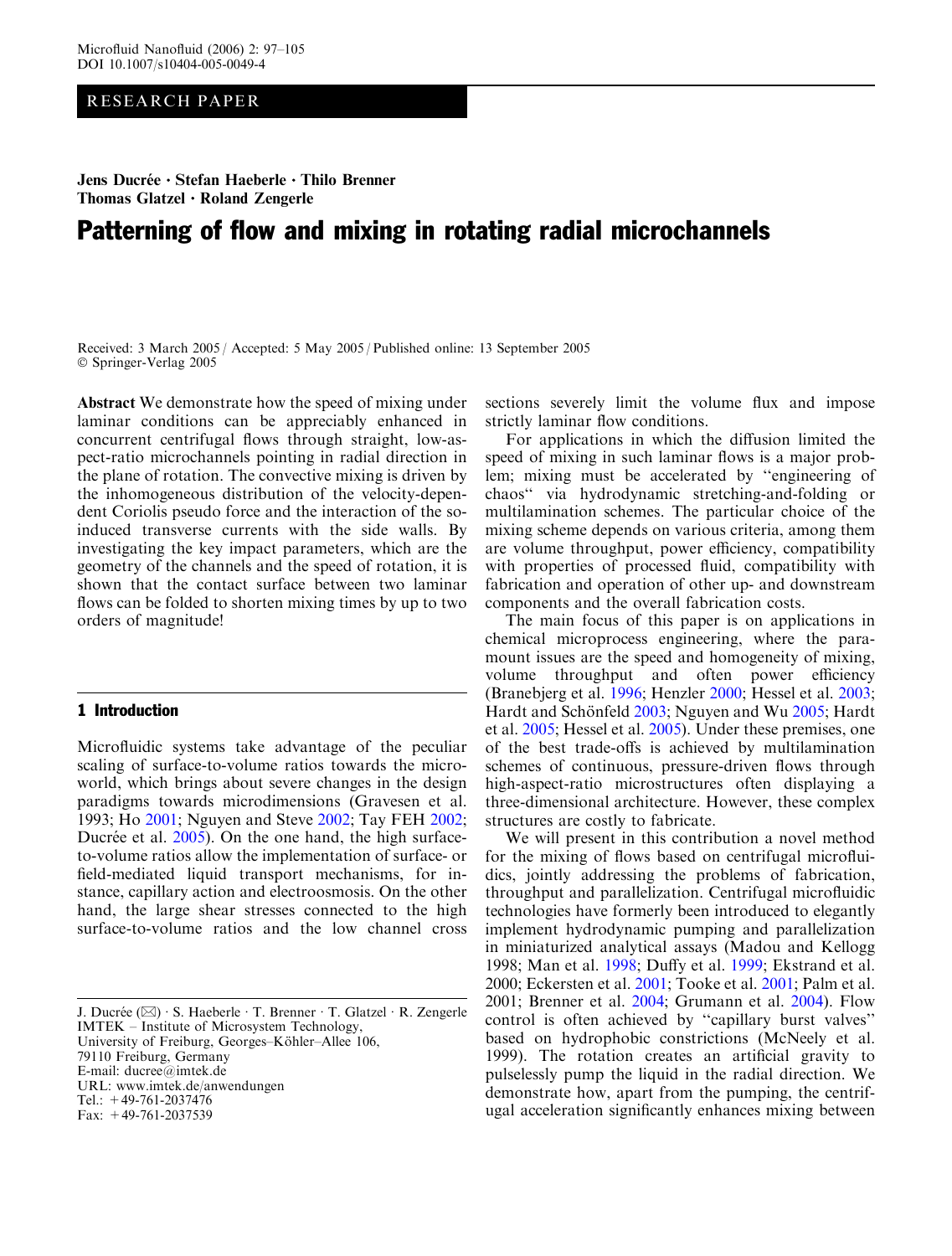<span id="page-1-0"></span>concurrent, centrifugally pumped flows by means of the apparent Coriolis force.

Previously, the secondary hydrodynamic motion, which is connected to the Coriolis force Eq. 7, has already been considered for heat exchangers or centrifugation (Barua [1954](#page-7-0); Benton [1956;](#page-7-0) Alfredsson and Persson [1989](#page-7-0); Brouwers [1995](#page-7-0), [2002\)](#page-7-0). In this work, we examine for the first time its influence on flows through microchannels spinning at comparatively high speeds of rotation.

This paper is structured in the following way. The next Sect. 2 outlines how the Navier–Stokes equation is transferred in the rotating reference frame to yield the (apparent) centrifugal and Coriolis force. In Sect. 3, we then show numerical simulations which illustrate how the streamlines are distorted as fluid moves at a finite speed in a channel in the radial direction to induce distinct flow patterns. These basic hydrodynamic effects are in agreement with experimental observations presented in Sect. 4. Finally, in Sect. 5, we summarize the basic outcomes and provide an outlook on future work.

# 2 Hydrodynamics in a rotating reference frame

# 2.1 Hydrodynamic equations of motion

The continuum mechanics of incompressible fluids in a centrifugally driven flow at the angular frequency,  $\omega$ =2  $\pi$  v, is governed by the Navier–Stokes equation

$$
\varrho \underbrace{\left[\frac{\partial}{\partial t}\vec{v} + (\vec{v} \cdot \nabla)\vec{v}\right]}_{\text{D}\vec{v}/\text{D}t} = -\nabla p + \eta \nabla^2 \vec{v} \tag{1}
$$

and the continuity equation

$$
\nabla \cdot \vec{v} = 0 \tag{2}
$$

for the velocity field  $\vec{v}$ . The differential operator  $D\vec{v}/Dt$ on the left-hand side of Eq. 1 is named the material derivative. The constant parameters  $\rho$  and  $\eta$  denote the density and viscosity of the liquid, respectively.

The flow is driven by the centrifugal field

$$
\vec{f}_{\omega} = \varrho r \omega^2 \hat{e}_{\rm r} \tag{3}
$$

at a radial position r along the radial  $\hat{e}_r$ -direction. Equation 3 is implicitly incorporated into Eq. 1 by the boundary condition for the wall of the radial channel which steadily moves at an angular speed  $\vec{\omega}$ . Externally imposed pressure differences  $\Delta p$ , e.g., between the inlet and the outlet of the open channel, as well as gravity will be discarded in this work.

The centrifugally driven flow of a liquid plug through a channel of width  $\Delta x$  and a height h rotating at an angular velocity vector  $\omega=2 \pi v$  is displayed in Fig. 1. The plug possesses a length  $l = r_> - r_<$  and a mean



Fig. 1 Geometry and forces on a disk spinning at the angular velocity vector  $\vec{\omega}$  pointing for positive, i.e., counter-clockwise rotation, out of the paper plane towards the reader. The local radial unit vector is given by  $\hat{e}_r$ , the local azimuthal direction is represented by  $\hat{e}_x$ . The rectangular radial channel exhibits a width  $\Delta x$  and a height h. A liquid plug of length  $l = r_+ - r_<$  and mean radial position  $\bar{r} = 0.5(r<sub>0</sub> + r<sub>0</sub>)$  is characterized by its inner and outer boundaries  $r<$  and  $r<sub>></sub>$ , respectively. The liquid traveling at a speed  $\vec{v}$  down the channel is exposed to the mean centrifugal force density  $\vec{f}_\text{c} \propto \vec{v} \times \vec{\omega}$  (Eq. 7) when viewed from the non-inertial rotating  $\vec{f}_\text{C} \propto \vec{v} \times \vec{\omega}$  (Eq. 7) when viewed from the non-inertial rotating frame rotating at  $\vec{\omega}$ 

radial position  $\bar{r} = 0.5(r<sub>0</sub> + r<sub>0</sub>)$  between its inner and outer boundaries  $r<sub>0</sub>$  and  $r<sub>0</sub>$ , respectively.

## 2.2 Transformation into disk frame

We want to express the centrifugal liquid motion in its "generic" frame of reference rotating with the disk at an angular velocity vector  $\vec{\omega}$ . In this non-inertial frame, the material derivative  $D\vec{v}/Dt$  on the left-hand side of the Navier–Stokes equation 1 transforms

$$
\frac{D\vec{v}}{Dt} \mapsto \frac{D\vec{v}}{Dt} + \vec{\omega} \times (\vec{\omega} \times \vec{r}) + 2\vec{\omega} \times \vec{v}
$$
 (4)

with the velocity  $\vec{v}$  and its (spatial) derivatives now referring to measurement in the rotating frame.

Implementing Eq. 4, we thus obtain

$$
\varrho \left[ \frac{\partial}{\partial t} \vec{v} + (\vec{v} \cdot \nabla) \vec{v} \right] = -\nabla p \n+ \eta \nabla^2 \vec{v} \underbrace{-\varrho \vec{\omega} \times (\vec{\omega} \times \vec{r})}_{\vec{f}_\omega} \underbrace{-2\varrho \vec{\omega} \times \vec{v}}_{\vec{f}_\text{C}}
$$
\n(5)

as the equation of motion with static boundary conditions, i.e., where the channel walls remain at rest. Formally, Eq. 5 differ with Eq. 1 by two pseudo forces, the centrifugal term

$$
\vec{f}_{\omega} = -\varrho \vec{\omega} \times (\vec{\omega} \times \vec{r}) \tag{6}
$$

which corresponds to the centrifugal force  $\vec{f}_\omega$ . Equation 3 for the geometry considered here  $\angle(\vec{\omega}, \vec{v}) = 90^\circ$ . and the velocity-dependent constituent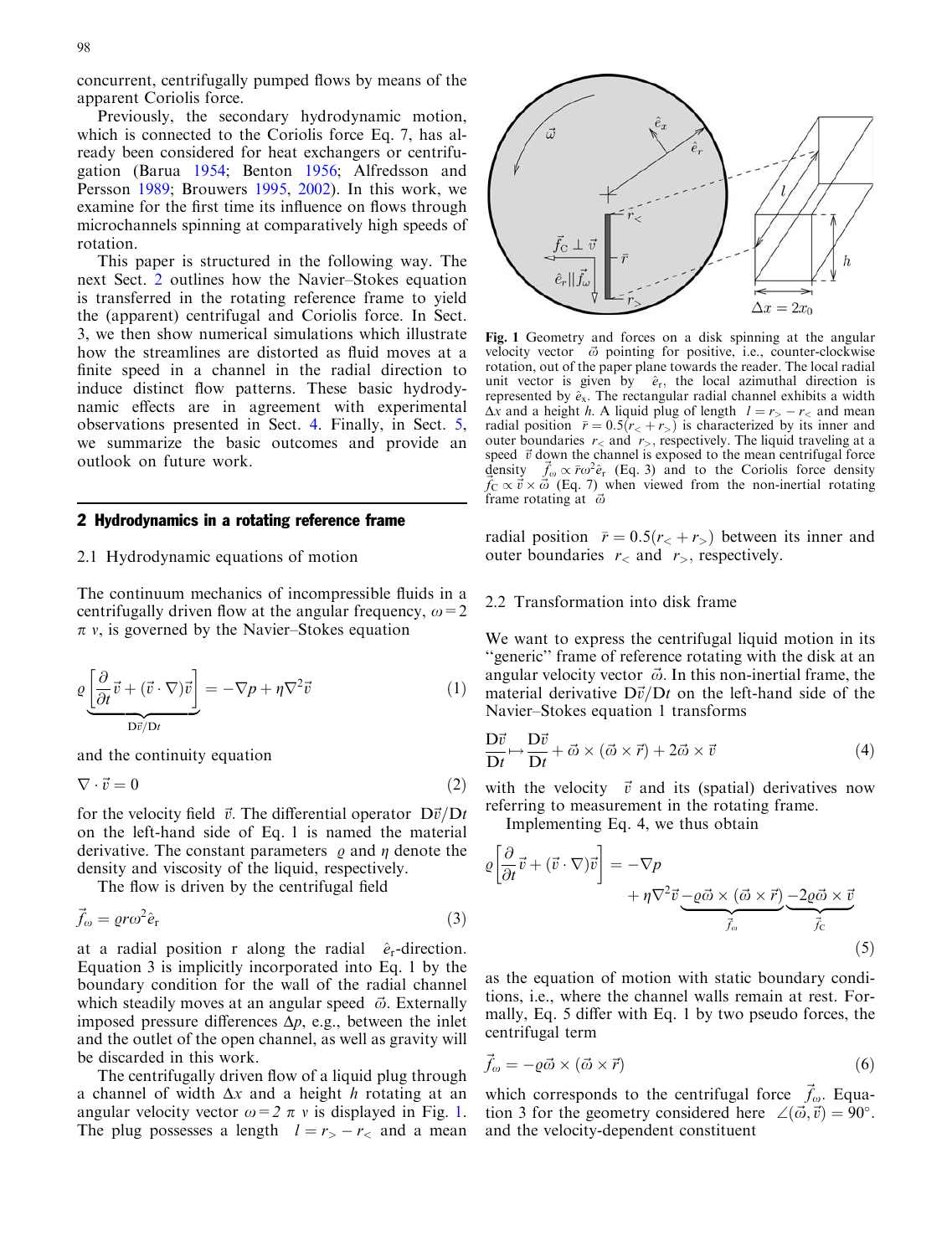$$
\vec{f}_C = -2\varrho \vec{\omega} \times \vec{v} \tag{7}
$$

which is called the Coriolis force.

## 2.3 Flow profile

We now evaluate the axial velocity profile  $v_r(x) = v(x)$  of a centrifugally driven flow along the transversal  $\hat{e}_x$ -direction within a radial channel rotating at an angular frequency  $\omega$  (Fig. [1\). For the moment, we dis](#page-1-0)[regard the Coriolis-induced transversal components of](#page-1-0) [the velocity field](#page-1-0)  $\vec{v}$  [which neither contribute to the radial](#page-1-0) [flow nor do they add up to an overall net flow in the](#page-1-0) [transversal direction due to the confining walls.](#page-1-0)

In order to allow a simple analytical treatment of Eq. 1, we assume a flow through a narrow gap at a constant spacing,  $2 x_0 = \Delta x$  and  $h \mapsto \infty$ , instead of the rectangular channel (with a finite h) in Fig. [1. We further](#page-1-0) [restrict the discussion to steady-state conditions, i.e.,](#page-1-0)  $\partial \vec{v}/\partial t = 0$ . [Due to the neglect of the Coriolis force, the](#page-1-0) [laminar centrifugal flow field](#page-1-0)  $\vec{v}(\vec{r})$  [in the radial channel](#page-1-0) [is approximately represented by its radial component](#page-1-0)  $v_r\hat{e}_r$  [and continuity Eq. 2 requires](#page-1-0)  $v_r(\vec{r}) = v_r(x)$ . [This](#page-1-0) [way,](#page-1-0)  $\frac{\partial \vec{v}}{\partial r} = 0$  and also the inertial term  $(\vec{v} \cdot \nabla) \vec{v}$ [vanishes.](#page-1-0)

We thus obtain  $D\vec{v}/Dt=0$  for the material derivative on the left-hand side of Eq. 5 to arrive at

$$
\eta \frac{\partial^2 v}{\partial x^2} = -\frac{\mathcal{D}p}{r} - \varrho \omega^2 r \tag{8}
$$

which is the Navier–Stokes equation for the twodimensional velocity profile  $v = v_r(r, x)$ . The condition  $\partial v/\partial r=0$  also allows to average Eq. 8 over the radial component,

$$
\eta \frac{\partial^2 v}{\partial x^2} = -\Delta p - \varrho \omega^2 \bar{r}
$$
\n(9)

i.e., to integrate along the r-axis and divide by the radial length of the channel *l*.

Discarding external pressure differences  $\Delta p=0$  between the inlet and the outlet boundaries, we can now derive the parabolic flow profile

$$
v(x) = v_{\text{max}} - \frac{\varrho \omega^2 \bar{r}}{2\eta} x^2
$$
\n(10)

which fulfills Eq. 9 under no-slip boundary conditions  $v(\pm x_0) = v_r(\pm x_0) = 0$ . This parabolic profile exhibits a maximum velocity

$$
v_{\text{max}} = \frac{\varrho \omega^2 \bar{r}}{2\eta} x_0^2 \tag{11}
$$

in the center of the tube at  $x=0$ . Note that the velocity profile  $v(x)$  in Eq. 10 depends on the mean radial position  $\bar{r}$  while the parabolic profile of a pressure-driven Hagen–Poiseuille flow scales with the inverse of the overall length of the channel.

99

Using the material properties of water ( $\varrho \approx$  $1,000 \text{ kg m}^{-3}$ ,  $\eta \approx 1 \text{ mPa}$  s), a typical channel radius  $x_0$ =100 µm and a mean position of the liquid plug  $\bar{r}$  = 3 cm, a scaling

$$
v_{\text{max}} = 1.5 \times 10^{-4} \text{ms}^{-1} \cdot \omega^2 [\text{rad s}^{-1}] \tag{12}
$$

is derived from Eq. 11. At a typical frequency  $v=1,000$  rpm, the flow velocity Eq. 12 thus amounts to roughly  $1.65 \text{ m s}^{-1}$ , implying a residence time of 12 ms, only, in a 2-cm long channel which can be easily accommodated on a standard Compact Disc (CD).

# 2.4 Scaling of forces

The scaling of forces in centrifugal flows can be investigated by dimensionless numbers. For the following rule-of-thumb approximations, we consider the Coriolis force  $\hat{f}_C$  Eq. 7 interacting with an initially radial centrifugal flow. We also assume a characteristic radial velocity 0.5 $v_{\text{max}}\hat{e}_r$  and  $\nabla \vec{v} \approx v_{\text{max}}/x_0$  where  $v_{\text{max}}$  is set equal to Eq. 11. We thus obtain a characteristic scaling

$$
f_C = \frac{\varrho^2 \bar{r} x_0^2 \omega^3}{2\eta} \tag{13}
$$

of the Coriolis force Eq. 7 with  $x_0^2 \omega^3$ .

To understand the evolution of transversal components in the velocity field  $\vec{v}$  of a centrifugal flow, it is most interesting to study the ratio

$$
\frac{f_{\omega}}{f_{\rm C}} = \frac{2\eta}{\varrho x_0^2 \omega} \tag{14}
$$

between the centrifugal force  $\vec{f}_{\omega}$  Eq. 3 pointing in the radial direction and the transversal Coriolis force  $\vec{f}_\text{C}$ (Eq. 7). The ratio Eq. 14 amounts to roughly 200  $\omega^{-1}$ for the liquid characteristics of water and a channel measuring  $x_0 = 100$  µm. This shows that for angular speeds  $\omega$  beyond about 200 rad s<sup>-1</sup>  $\approx$  1900 rpm, the Coriolis force prevails over the centrifugal force!

To consider all possible interactions in experiments, we also need to look at the impact of the capillary force. The corresponding force per unit mass

$$
f_{\Theta} = \frac{p_{\Theta}}{l} \approx \frac{2\sigma}{x_0 l} \cos \Theta \tag{15}
$$

is associated with the capillary pressure  $p_{\Theta}$  as a function of the contact angle  $\Theta$  and the surface tension  $\sigma$  which is, of course, independent of  $\omega$ . The ratio between  $f_{\Theta}$  and the Coriolis force

$$
\frac{f_{\Theta}}{f_{\rm C}} = \frac{4\eta \sigma \cos \Theta}{\varrho^2 l \bar{r} \omega^3 x_0^3} \tag{16}
$$

turns out to be highly dependent on  $\omega$  and  $x_0$ . Inserting the surface tension  $\sigma = 72.9$  mN m<sup>-1</sup> for water, perfect wetting ( $\Theta = 0$ ) and again  $x_0 = 100 \text{ µm}$ ,  $\bar{r} = 3 \text{ cm}$  and  $l = 2$  cm, the equilibrium between  $f_{\Theta}$  and  $f_{\Theta}$  is reached at about 78.6 rad s<sup>-1</sup>  $\approx$  750 rpm. For growing contact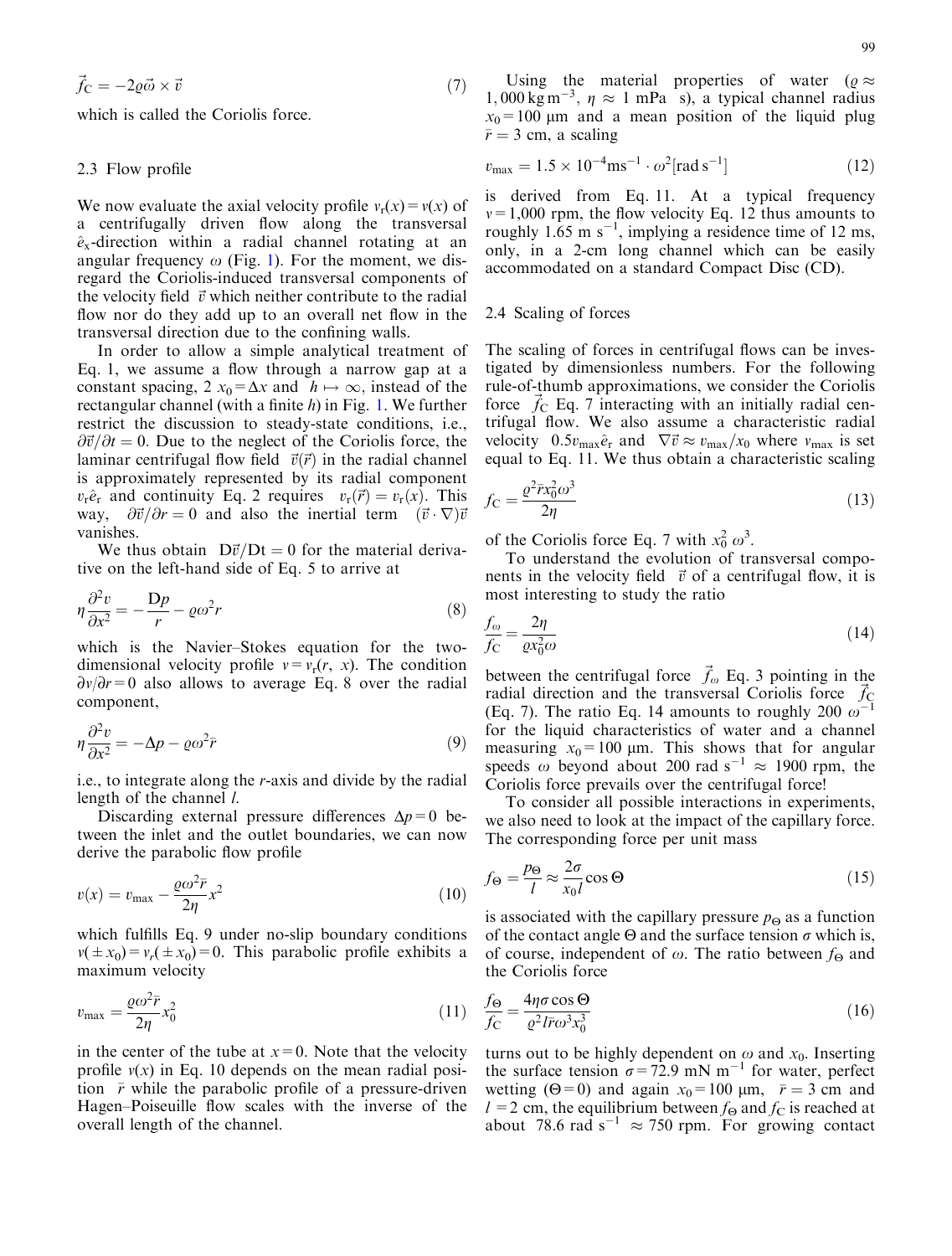angles Q, i.e., an increasingly hydrophobic character of the surface, the equilibrium frequency continuously drops until the capillary force is eliminated at  $\Theta = 90^\circ$ .

In the presented experiments, the capillary force only plays a role during the short priming period of the microfluidic network which is on the order of 10 ms Eq. 12. Thereafter, capillary forces only occur within incompletely filled channels. However, the situation may change when gas-liquid-solid interfaces emerge, e.g., at expansions or bifurcations of the channel structure. For the following simulations carried out under steady-state conditions and complete filling of the channels, capillary forces are entirely discarded.

# 2.5 Schematic patterning of flow

Figure 2 sketches how the Coriolis force impacts a flow through a duct spinning at an angular frequency  $\vec{\omega}$ . Similar to a pressure-driven flow, the centrifugal force  $f_{\omega}$  Eq. 3 induces a parabolic flow profile. Therefore, the velocity-dependent Coriolis force  $\hat{f}_C$  (Eq. 7) displays its largest values, where  $\vec{v}$  peaks in the center of the channel from where the fluid is driven towards the side wall.

As the force field  $\vec{f}_C$  uniformly points towards the same wall addressed by the sense of rotation, the liquid next to the wall must escape along the upper and lower side walls where the counteracting field  $f_C$  is minimum due to the no-slip boundary condition. Overall, the Coriolis force drives a transversal stirring, while the centrifugal force  $f_\omega$  drives the flow in the radial direction.

#### 3 Simulation of basic hydrodynamic effects

To investigate the impact of the Coriolis force on the flow patterns in a more quantitative fashion, we have



Fig. 2 Schematic of the patterning of flow in a fluidic duct spinning at an angular frequency  $\omega$ . The centrifugal force  $\vec{f}_{\omega}$  Eq. 3 generates a parabolic profile  $\vec{v}$  pointing (mainly) in radial direction. The Coriolis force  $\vec{f}_C$  (Eq. 7) seeks to deflect the flow in transversal direction. As the transversal motion in the filled channel is restricted by the side walls, the non-uniform flow field  $\vec{v}$  in a cross section of the channel leads to an inhomogeneous field distribution of the Coriolis force  $\vec{f}_C(\vec{v}) \perp \vec{v}$ . The field peaks in the center of the channel where the liquid is pushed towards the side wall. From these, the liquid escapes along the upper and lower side wall. This way, transversal swirling patterns  $\vec{v}(\vec{f}_C)$  are generated

carried out extensive numerical simulations with the commercial code  $ACE+$  (CFD-GUI Revision commercial code ACE+ (CFD-GUI Revision 2002.2.16, CFD-ACEU solver Revision 2002.0.40) from ESI-Group [\(2000](#page-7-0)). The simulations are performed in the reference frame where the channel walls remain at rest, i.e.,the reference frame rotates at the same speed as the disk. The three-dimensional simulations obtained for steady-state conditions  $(\partial \vec{v}/\partial t=0)$  are carried out under fixed-pressure boundary conditions.

In this non-inertial reference system, a centrifugal force  $\vec{f}_\text{o}$  Eq. 3 and a Coriolis force  $\vec{f}_\text{C}$  (Eq. 7) are experienced by the liquid. In the (inertial) lab frame, the liquid is not exposed to any external forces. The experimentally observed hydrodynamics is rather induced by the moving wall of the rotating disk (which are at rest in the rotating frame) and inertia. In the following simulations, we use a plug length of  $l=2$  cm which starts at a distance of  $r<sub>5</sub> = 2$  cm from the center of the disk (Fig. [1\). For the liquids, we set the above-mentioned](#page-1-0) [parameters of \(distilled\) water at room temperature.](#page-1-0)

## 3.1 Flipping

Figure 3 [displays the reshaping of the initial vertical](#page-4-0) [interface line between the water-like liquid streams](#page-4-0) [indicated by the black and light gray shading, respec](#page-4-0)[tively. Further downstream, the Coriolis force pointing](#page-4-0) [in the direction of](#page-4-0)  $\vec{v} \times \vec{\omega}$  [pulls the two liquids on the](#page-4-0) [right-hand wall. The gray liquid escapes by the top and](#page-4-0) [bottom of the channel. After a distance of 2 cm, the](#page-4-0) [positions of the adjacent streams have almost completely](#page-4-0) [switched without any passive structures to guide the](#page-4-0) [flow! Note that diffusion is disabled in the simulation,](#page-4-0) [and the mixing observed at the interface region is an](#page-4-0) [artifact resulting from the numerical algorithm](#page-4-0) [\(''numerical diffusion''\).](#page-4-0)

## 3.2 Stirring and mixing

In order to still obey the continuity equation (2), the reshaping of the flow in Fig. 3 [must be accompanied by](#page-4-0) [some helical motion, i.e., transversal components add to](#page-4-0) [the initially merely radial velocity field. This ''stirring''](#page-4-0) [action convectively accelerates mixing on the disk. The](#page-4-0) [behavior resembles the well-known Taylor dispersion](#page-4-0) [\(Taylor](#page-8-0) 1953) in pressure-driven flows, where the parabolic flow profile enhances mixing in axial direction.

To understand the mixing process, we recall Fick's law

$$
\vec{j} = -D\nabla c \tag{17}
$$

for the mass diffusion flux  $\vec{j}$  resulting from a gradient in the concentration  $\nabla c$ . D denotes the constant of diffusion. The overall flux is given by the surface integral of  $\vec{j}$ (Eq. 17) over the interfacial area. When observing the patterning of the flow in Fig. [3, it can be clearly recog-](#page-4-0)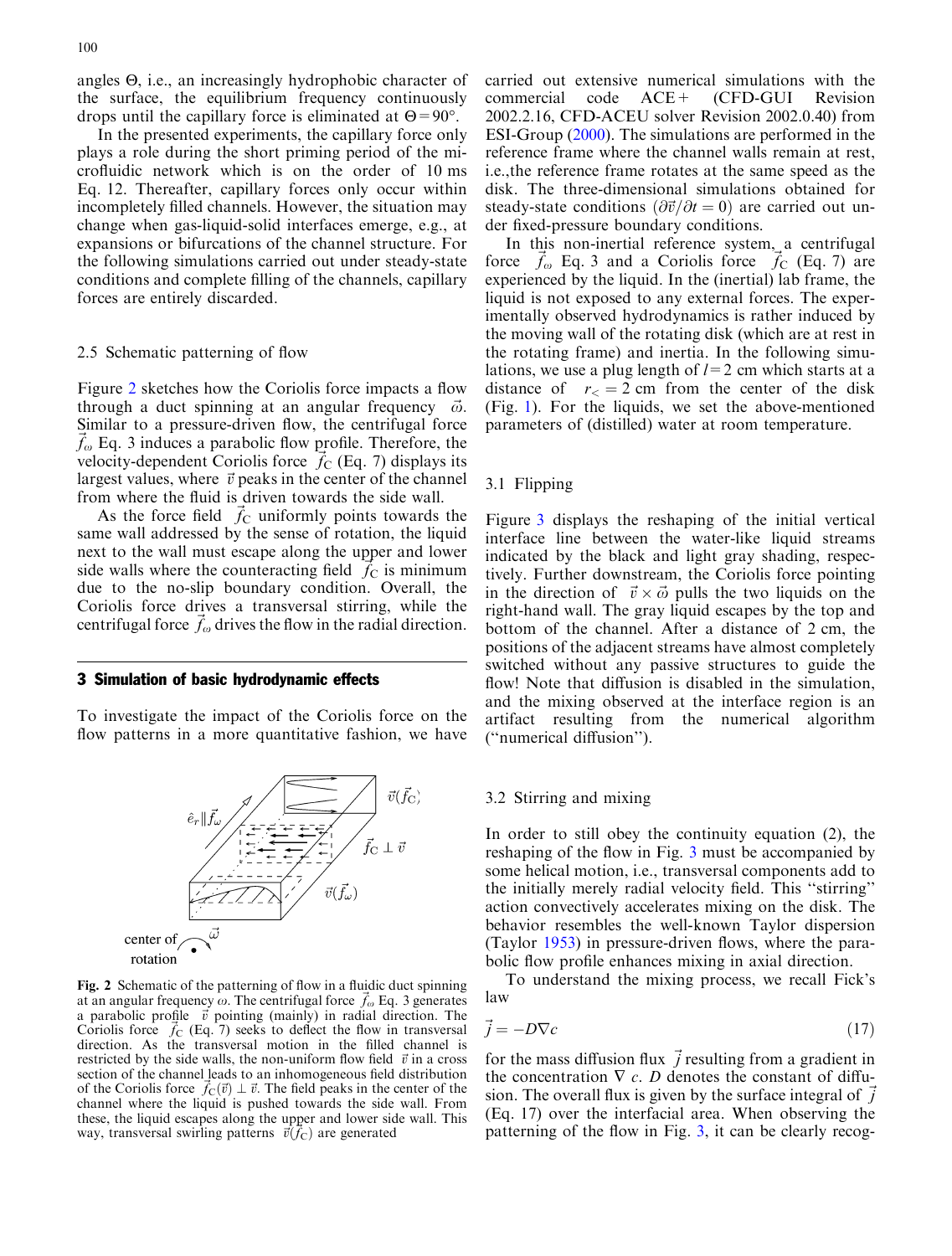<span id="page-4-0"></span>



nized that the interfacial surface is significantly increased and the characteristic thickness d of the adjacent layers is greatly reduced in downstream direction. As a rule of thumb, the mixing time

$$
t_D \propto \frac{d^2}{D} \tag{18}
$$

scales with the square of d.

In Fig. 4, we have adjusted the speed of rotation to  $\omega$  = 150 rad s<sup>-1</sup> while keeping all other parameters constant to better illustrate the stirring process. Note again the D has been virtually eliminated  $(D=2\times10^{-20} \text{ m}^2 \text{ s}^{-1}$  due to technical reasons) for the simulation, but still the above-mentioned numerical diffusion softens the interfacial region. It can, however, be seen that diffusion distances d are reduced compared to the upstream entrance to sizably speed up the diffusive mixing.

The (simulated) maximum velocity of the liquid plug obtained in the CFD-simulation is  $0.58 \text{ m s}^{-1}$  in the center of the channel, implying a lower limit of the residence time of  $t_{res} \approx 34$  ms. Compared to the diffusion time  $t_D \approx d^2/D = 950$  ms Eq. 18 for the undistorted profile in the entrance region with  $d = \Delta x/2 = 50 \text{ }\mu\text{m}$  and  $D=2.62\times10^{-9}$  m<sup>2</sup> s<sup>-1</sup> (self-diffusion of H<sub>2</sub>O), this residence time  $t_{\text{res}} \ll t_D$  is negligible. (In other words, the Peclet number for mass transport  $Pe<sub>m</sub> = vI/D$  amounts to about  $4.4 \times 10^6$ , i.e., the contribution of pure diffusive mixing can be discarded on the way through the channel). Considering that the distance d shrinks by about a factor of three in the downstream flow pattern at the end of the channel, this time reduces only by a factor of 9, i.e.,  $t_D \approx 100$  ms! This means the Coriolis-induced mixing proceeds on the same time-scale as the residence time  $t_{res}$  (which can easily be prolonged by extending the length of the channel).

# 3.3 Impact of aspect ratio

For nearly all microfabrication techniques, e.g., silicon micromachining, injection molding and hot embossing, the fabrication of high-aspect-ratio structures is expensive compared to low-aspect-ratio structures. On the other hand, such structures are required to reach short diffusion times  $t_D$  (Eq. 18) for large liquid volumes to be mixed. For these cases, rather complex and expensive techniques such as LIGA have been employed. Here we show that very efficient mixing can also be reached for wide, low-aspect-ratio channels due to the nature of the Coriolis force.

In Fig. [5, the same simulation parameters have been](#page-5-0) applied as in the previous Fig. 3, but the channel widths  $\Delta x$  have been extended from 100 to 250  $\mu$ m (top) and 500  $\mu$ m (bottom). It can be seen that characteristic diffusion length d roughly amounts to half of the channel width at the channel entrance. At the channel exit, the favorable patterning of flow by the Coriolis force now makes the smaller height of the channel to represent the characteristic dimension, thus significantly shrinking the characteristic diffusion time  $t_D$  Eq. 18. For the 500-micron channel, this means a factor of 10 in the characteristic length, i.e., a reduction by a factor  $10^2 = 100$  (from half of the channel width  $d=250$  µm to one quarter of the height, i.e.,  $h =$  $25 \mu m$ ) in diffusion time!

## 4 Comparison to experiments

We have developed a measurement set-up to experimentally investigate the patterning of flow on a centrifugal disk by a stroboscopic principle (Grumann et al. [2005\)](#page-7-0). The PC-controlled set-up contains a rotating drive unit spinning the disk at a defined frequency of



Fig. 4 Stirring of two parallel flows. The black flow is introduced on the left, the gray flow on the right-hand side in the same channel geometry  $(l=2 \text{ cm}, \Delta x=h = 100 \text{ }\mu\text{m}, r<sub>0</sub> = 2 \text{ cm})$  as Fig. 3. Now the angular velocity is increased to  $\omega = 150 \text{ rad s}^{-1}$ . The first graphs following the entrance indicate the transversal flow patterns induced by the Coriolis force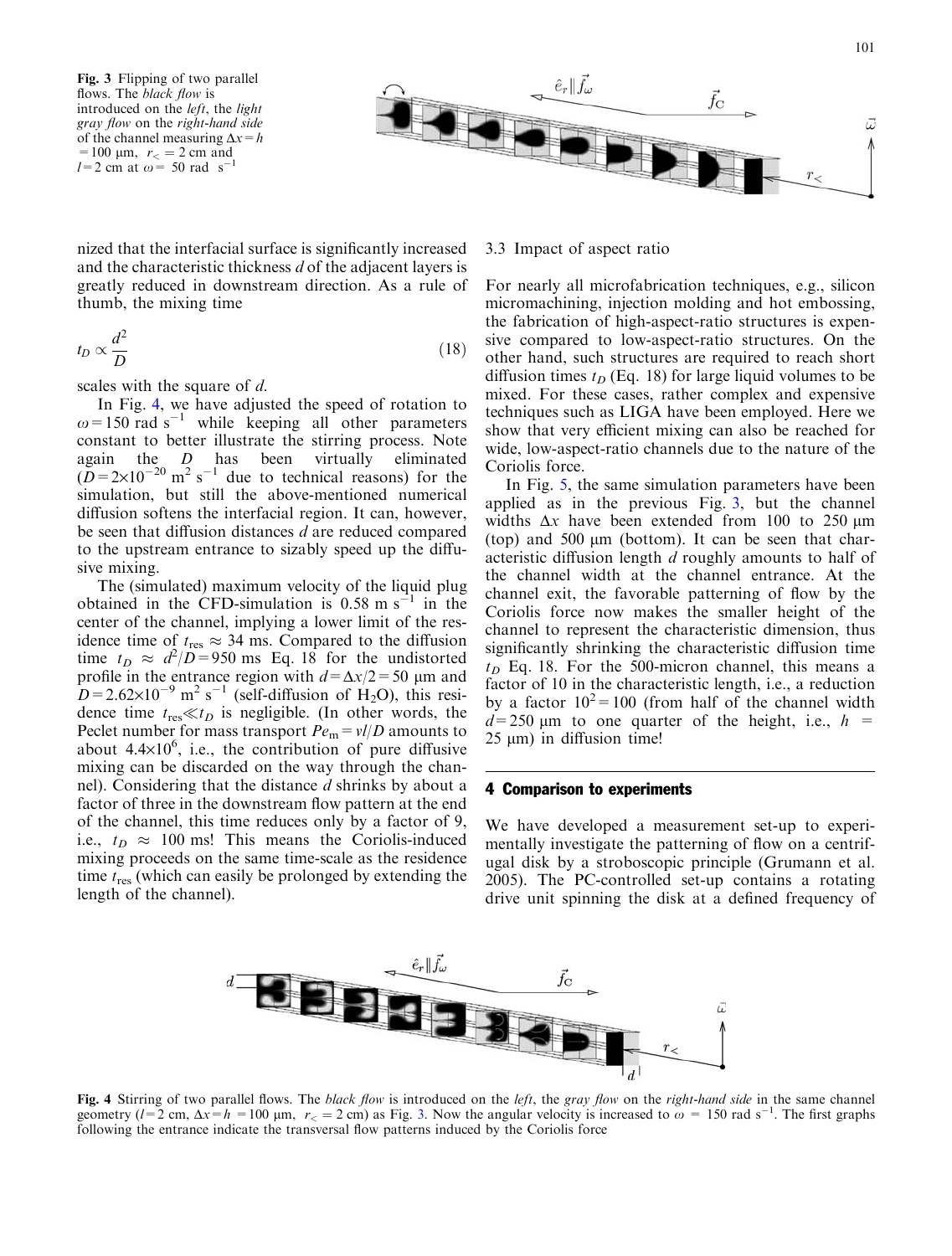<span id="page-5-0"></span>Fig. 5 Impact of the aspect ratio on the flow pattern at an<br>angular speed  $\omega = 50$  rad  $s^{-1}$ angular speed  $\omega$  = 50 rad s<sup>-</sup> with  $\Delta x = 250 \mu m$  (top),  $\Delta x$  = 500 µm (*bottom*) and all other geometric parameters unchanged from Figs. 3 [and](#page-4-0) 4  $(l=2 \text{ cm}, h=100 \text{ }\mu\text{m},$  $r_{<}$  = 2 c[m\)](#page-4-0)



rotation up to 150 Hz. The image-capturing unit is composed of a stroboscopic flash (Drelloscope 255-01, Drello GmbH) and a 1280×1024-pixel CCD camera (Sensicam fast shutter, PCO Computer Optics GmbH) which is mounted on a microscope (Leica MZ12.5, Leica Microsystems GmbH) to obtain a tenfold magnification of the captured image. The high-speed CCD camera allows very short exposure times down to 100 ns, thus delivering a solution below  $5 \mu m$ , even at an extraordinary high frequency of 150 Hz.

With this optical set-up, images of water and ink flows are captured by a black-and-white camera located at a fixed position above the rotating disk. The disk was manufactured by precision engineering and sealed with adhesive tape. The green ink solution was prepared from commercial Pelikan 4001 flasks diluted with 50% of water. This mixture proved to provide the optimum contrast while not measurably changing the viscosity of the water. The degree of mixing has been assigned to the gray-scale intensities have been by a calibration series

Fig. 6 Lateral spreading of two concurrent centrifugal flows A (clear) and B  $(dark)$  due to Coriolis force  $\vec{f}_C$  for an angular frequency  $\omega = 300$  rad s<sup>-1</sup> in a rectangular radial channel of length  $l=2.1$  cm, height  $h =$ 65 µm and width  $\Delta x = 320$  µm starting at  $r_0 = 3$  cm. The right hand side shows a top-view photography of the lateral spreading in the corresponding experiment. (Note the different length scales apply to the x- and  $v$ -axis.)

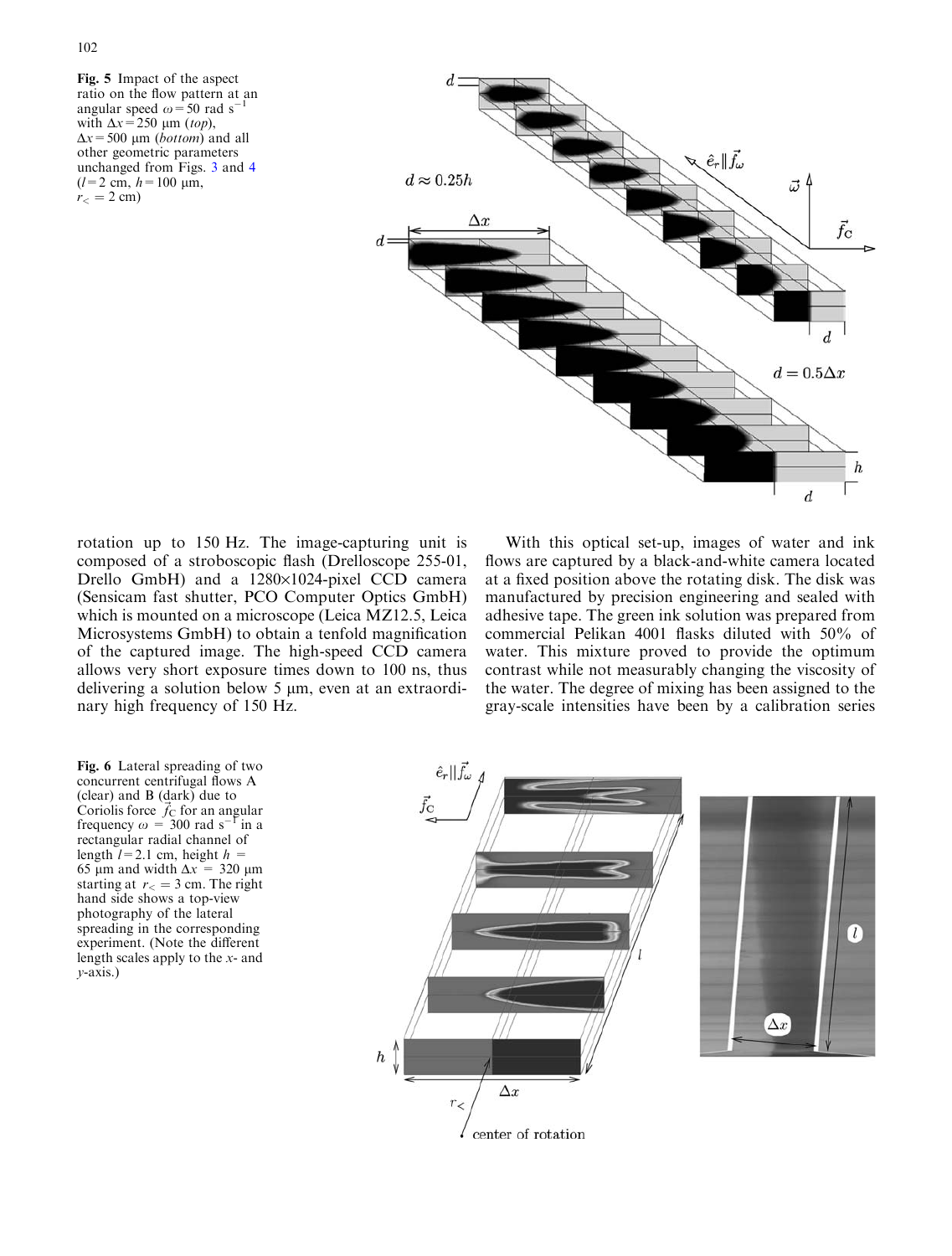

Fig. 7 Experiments and simulation of Coriolis-induced patterning of concurrent flows through a radial channel of length  $l=2$  cm,  $h=65$  µm and  $\Delta x=320$  µm, starting at a radius of  $r<sub>0</sub> = 2$  cm from the center and rotating at  $\omega = 300$  rad s<sup>-1</sup>, at different downstream positions. The intensities represent the integral concentration accumulated along the *dashed line*, d indicates the characteristic diffusion length

using premixed ink-water solutions at known mixing ratios.

In the experiment, the water and the ink solutions were stored in two separate on-disk reservoirs which were large enough to allow the evolution of steady-state flow conditions within the common radial mixing channel. In our investigations of the Coriolis-induced mixing, we can, thus, directly compare the accumulated gray-scale intensity of each pixel to the numerically integrated value of the corresponding simulations under steady-state conditions.

We first look at the simulation and corresponding experiment in Fig. 6 [displaying a top view of the chan](#page-5-0)[nel. While experiencing the Coriolis force at](#page-5-0)  $\omega$  = 300 [rad](#page-5-0) [s](#page-5-0)<sup>-[1](#page-5-0)</sup>[, the dark fluid successively spreads into](#page-5-0) [the lane of the clear liquid as the flow proceeds in down](#page-5-0) the channel  $(l=2.1 \text{ cm}, \quad h=65 \text{ }\mu\text{m}, \quad \Delta x=320 \text{ }\mu\text{m},$  $r<sub>0</sub> = 3$  c[m\). The figure illustrates a clear experimental](#page-5-0) [evidence for the strong impact of the Coriolis pseudo](#page-5-0) [force on the lateral convection in centrifugal flows.](#page-5-0)

Figure 7 resolves the transversal flow patterns in a rectangular channel at different radial positions. Under the impact of  $f_c$ , the initially undisturbed flow pattern is increasingly deformed in downstream direction. At 3/ 4 of the channel length, the dark liquid has protruded far into the other liquid. In this vertical stack (''sandwich'')of thin liquid layers, the characteristic diffusion length d has been reduced by about a factor of three to cut down diffusion times  $t_D \propto d^2$  by a factor of nine in an ordinary, straight microchannel! It is obvious that this effect is even more pronounced towards decreasing (!) aspect-ratios which can easily be manufactured by standard microfabrication equipment. Figure 8 examines the flow patterns recorded at a fixed location near the outlet as a function of  $\omega$ .

The comparison of the simulations and the experiments reveals a qualitative agreement which both comply with the suggested inversion of the layering. On the one hand, the quantitative deviations root in the simplified simulation model discards the full geometry and gas–liquid interfacial effects within the inlet and outlet sections. On the other hand, photographic artifacts like shadows thrown by the channel walls, reflections and impurities cannot be taken into account.

## 5 Summary and outlook

In this paper, we have studied the role of the apparent Coriolis force in centrifugally driven flow through



**Fig. 8** Experiments and simulation of flow profiles at the fixed position of the outlet of the  $l=2$  cm long radial channel with  $h=65$  µm,  $\Delta x=320$  µm and  $r<sub><</sub> = 2$  cm. At  $\omega = 50$  rad s<sup>-1</sup>, the flow is still widel that the right-hand simulation corresponds to the profile at the outlet for the series portrayed in Fig. 7)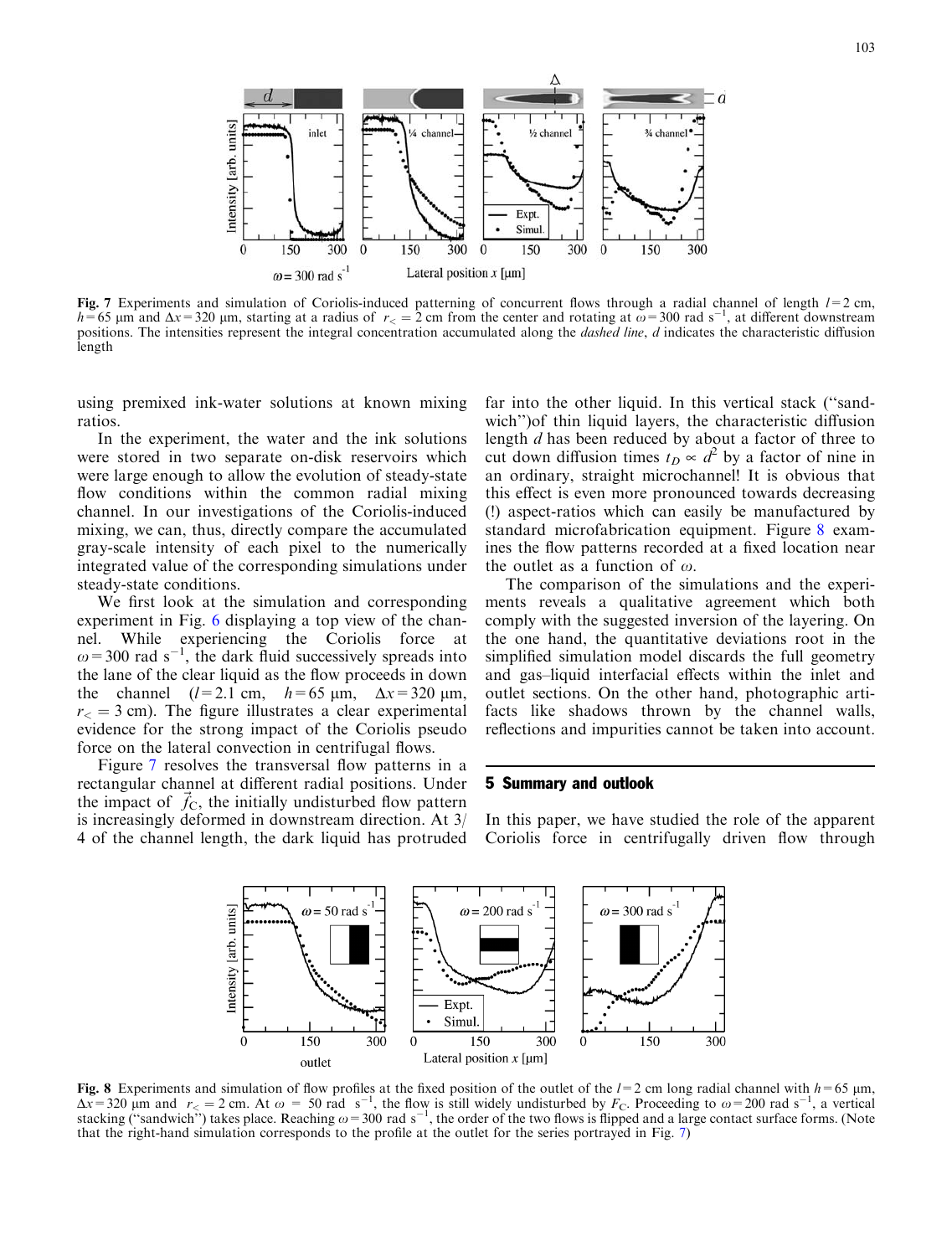<span id="page-7-0"></span>straight microchannels pointing in radial direction on a rotating disk. It could be shown by numerical simulations and accompanying experiments that transversal flow components could be induced to stir and flip concurrent liquid flows through a radial channel.

The key impact parameters governing the Coriolisinduced reshaping of the contact surface are the channel length, its aspect ratio and the rate of rotation. Satisfactory agreement has been reached between simulations and accompanying experiments.

Overall, centrifugal microfluidic platforms excel with their modular set-up, featuring a fixed and reusable drive and detection unit on the one side, and a possibly disposable disk cartridge on the other. Due to the simple (rectangular) channel structure in a planar architecture as well as the absence of active components and moving parts, the disk is readily amenable to standard polymer microfabrication. The problems of fouling and clogging of particle suspensions are potentially reduced by the straight, constriction-free geometry of the mixing channel as well as the centrifugal volume force.

Furthermore, the contact-free transmission of the centrifugal field obviates the need for external pumps and pressure-tight interfaces to facilitate the handling of the system. The centrifugal actuation also allows throughputs of milliliters per second and channel which can be greatly enhanced by a generic parallelization scheme displaying a set of channels aligned in a spokelike "wagon-wheel" geometry.

At the moment, work is under way to utilize the Coriolis-induced flow patterning for engineering several new functional elements such as a hydrodynamically actuated flow switch (Brenner et al. 2005) and a centrifugal microreactor (Haeberle et al. 2005).

Acknowledgements The authors are grateful to the support by the federal state of Baden–Württemberg for the grant "Bio-Disk" (grant number 24-720.431-1-7/2) (Bio-Disk project – and June 2003).

#### References

- Alfredsson PH, Persson H (1989) Instabilities in channel flow with system rotation. J Fluid Mech 202:543–557
- Barua SN (1954) Secondary flow in a rotating straight pipe. Proc R Soc A 227:133–139
- Benton GS (1956) The effect of the earth's rotation on laminar flow in pipes. J Appl Mech 23:123–127
- Bio-Disk project (2003) http://www.bio-disk.com
- Branebjerg J, Gravesen P, Krog JP (1996) Fast mixing by lamination. In: Proceedings of the 9th IEEE Annual International Workshop on Micro Electro Mechanical Systems (MEMS'96), February 11–15. San Diego, CA, USA, pp 441–446
- Brenner T, Haeberle S, Zengerle R, Ducrée J (2004) Continuous centrifugal separation of whole blood on a disk. In: Laurell T, Nilsson J, Jensen KF, Harrison DJ, Kutter JP (eds) Proceedings of the 8th International Conference on Micro Total Analysis Systems (µTAS 2004), vol 1. RSC, Malmö, 26-30 September, pp 566–568
- Brenner T, Glatzel T, Zengerle R, Ducrée J (2005) Frequencydependent transversal flow control in centrifugal microfluidics. Lab Chip 5(2):146–150
- Brouwers JJH (1995) Secondary flow and particle centrifugation in slightly tilted rotating pipes. Appl Sci Res – Now Flow, Turbulence & Combustion 55:95–105
- Brouwers JJH (2002) Phase separation in centrifugal fields with emphasis on the rotational separator. Int J Exp Heat Transfer Thermodyn Fluid Mech 26:325–334
- Ducrée J, Koltay P, Zengerle R (2005) Microfluidics. In: Korvink JG, Paul O (eds) MEMS—a practical guide to design, analysis, and applications. William Andrew Publishing/Noyes Publications, Norwich, NY
- Duffy DC, Gillis HL, Lin J, Sheppard NF, Kellogg GJ (1999) Microfabricated centrifugal microfluidic systems: characterization and multiple enzymatic assays. Anal Chem 71(20):4669– 4678
- Eckersten A, Edman Örlefors A, Ellström C, Erickson K, Löfman E, Eriksson A, Eriksson S, Jorsback A, Tooke N, Derand H, Ekstrand G, Engström J, Honerud AK, Aksberg A, Hedsten H, Rosengren L, Stjernström M, Hultman T, Andersson P (2001) High-throughput SNP scoring in a disposable microfabricated CD device. Technical report, Gyros Microlabs, Uppsala, Sweden and Amersham Pharmacia Biotech, Uppsala, Sweden
- Ekstrand G, Holmquist C, Edman Örlefors A, Hellman B, Larsson A, Andersson P (2000) Microfluidics in a rotating CD. In: van den Berg A, Olthuis W, Bergveld P (eds) Proceedings of the Micro Total Analysis Systems Symposium (µTAS 2000) May 14–18, Kluwer, Enschede, pp 311–314
- ESI Group  $(2000)$  CFD–ACE + http://www.esi-group.com/ SimulationSoftware/CFD\_ACE/
- Gravesen P, Branebjerg J, Jensen OS (1993) Microfluidics—a review. J Micromech Microeng 3(4):168–182
- Grumann M, Geipel A, Riegger L, Zengerle R, Ducrée J (2004) Magneto-hydrodynamic micromixing for centrifugal lab-on-adisk platforms. In: Laurell T, Nilsson J, Jensen KF, Harrison DJ, Kutter JP (eds) Proceedings of the 8th international conference on micro total analysis systems (µTAS 2004), vol 1. RSC, Malmö, 26–30 September, pp 593– 595
- Grumann M, Brenner T, Beer C, Zengerle R, Ducrée J (2005) Visualization of flow patterning in high-speed centrifugal microfluidics. Rev Sci Instrum 76(2):025101
- Haeberle S, Brenner T, Schlosser H-P, Zengerle R, Ducrée J (2005) Centrifugal micromixer. Chem Eng Technol 28(5):613–616
- Hardt S, Schönfeld F (2003) Laminar mixing in different interdigital micromixers: II. Numerical simulations. AIChE J 49(3):578–58
- Hardt S, Drese KS, Hessel V, Schönfeld F (2005) Passive micromixers for applications in the microreactor and utas fields. Microfluid Nanofluid
- Henzler HJ (2000) Ullmann's Encyclopedia of Industrial Chemistry, chapter continuous mixing of fluids. Wiley-VCH, Berlin
- Hessel V, Hardt S, Löwe H, Schönfeld F (2003) Laminar mixing in different interdigital micromixers: I. Experimental characterization. AIChE J 49(3):566–577
- Hessel V, Löwe H, Schönfeld F (2005) Micromixers—a review on passive and active mixing principles. Chem Eng Sci 60(8- 9):2479–2501
- Ho CM (2001) Fluidics The link between micro and nano sciences and technologies. In: Proceedings of the 14th IEEE International Conference on Micro Electro Mechanica Systems (MEMS'01), January 21–25, Interlaken, International Switzerland, pp 375–384
- Madou MJ, Kellogg GJ (1998) LabCD: a centrifuge-based microfluidic platform for diagnostics. In: Cohn GE (ed) Proceedings of SPIE—Systems & Technologies for Clin. Diagn. & Drug Disc. vol 3259, pp 80–93
- Man PF, Mastrangelo CH, Burns MA, Burke DT (1998) Microfabricated capillarity-driven stop valve and sample injector. In: Proceedings of the 11th IEEE Annual International Workshop on Micro Electro Mechanical Systems (MEMS'98), January 25–29, Heidelberg, Germany, pp 45–50